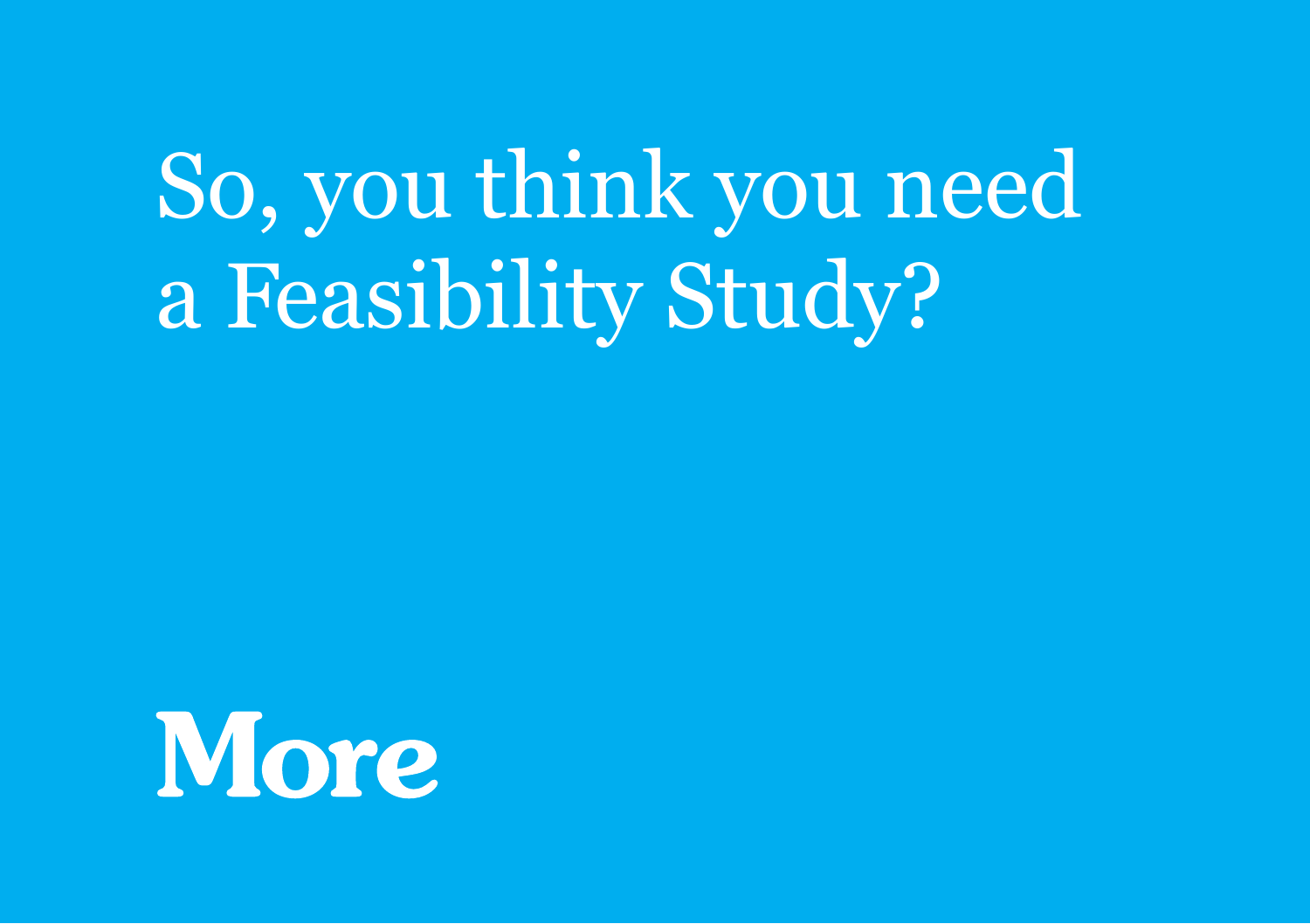# **Contents**

| Preparing for a fundraising campaign    | 3  |
|-----------------------------------------|----|
| Do we need a feasibility study?         | 4  |
| What is a feasibility study?            | 6  |
| Stage one: diagnosis and preparation    | 8  |
| <b>Stage two: testing and reporting</b> | 10 |
| What next?                              | 12 |
| More expertise                          | 13 |

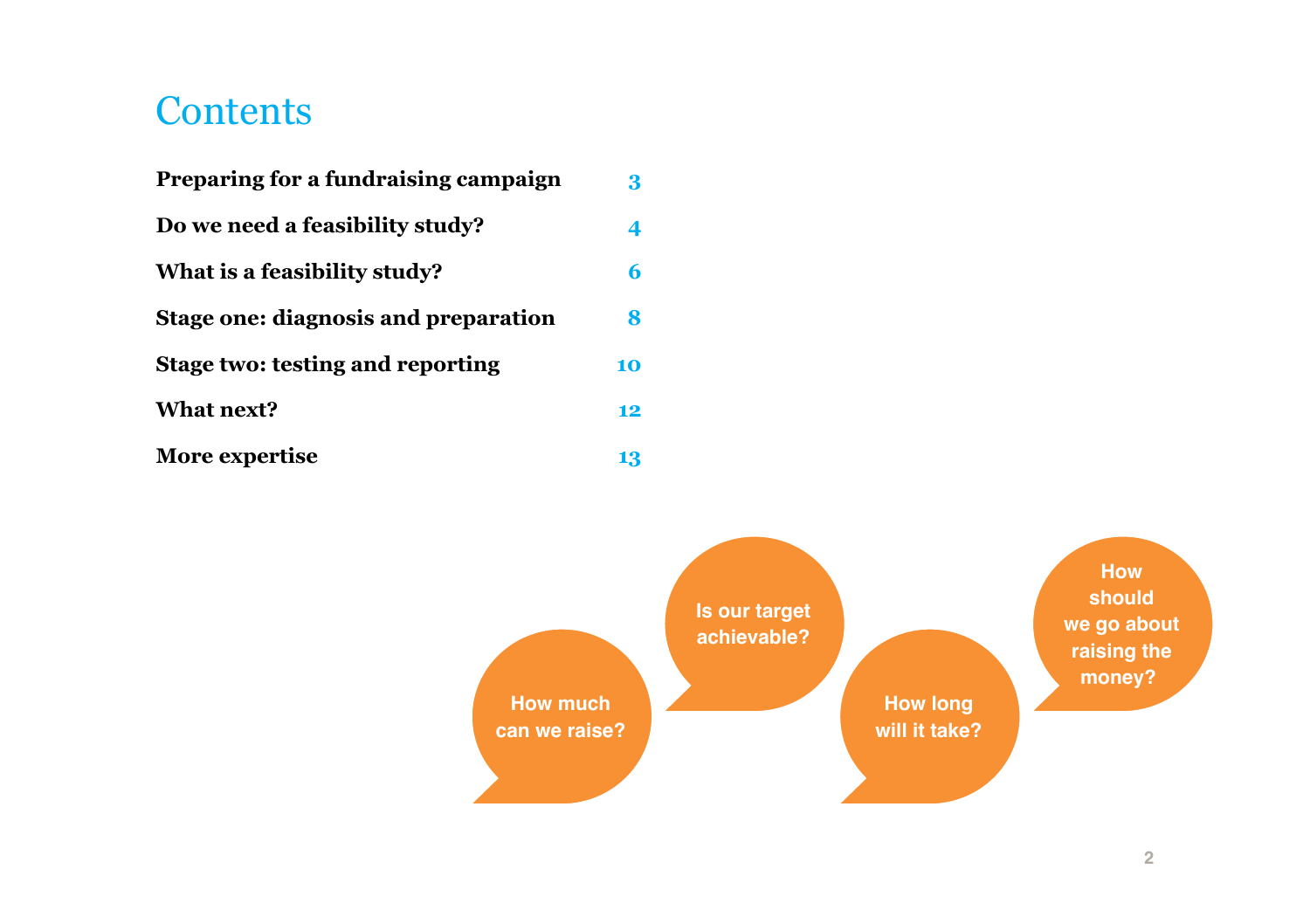# Preparing for a fundraising campaign

**If you're reading this you probably have big plans for your organisation's future, along with a lot of questions about your fundraising goals.** 

With more than 20 consultants and some 350 years of fundraising experience between us, More Partnership can help to find answers to those questions.

Our goal is to help your fundraising to be as effective as possible. This process may, or may not, involve a full feasibility study.

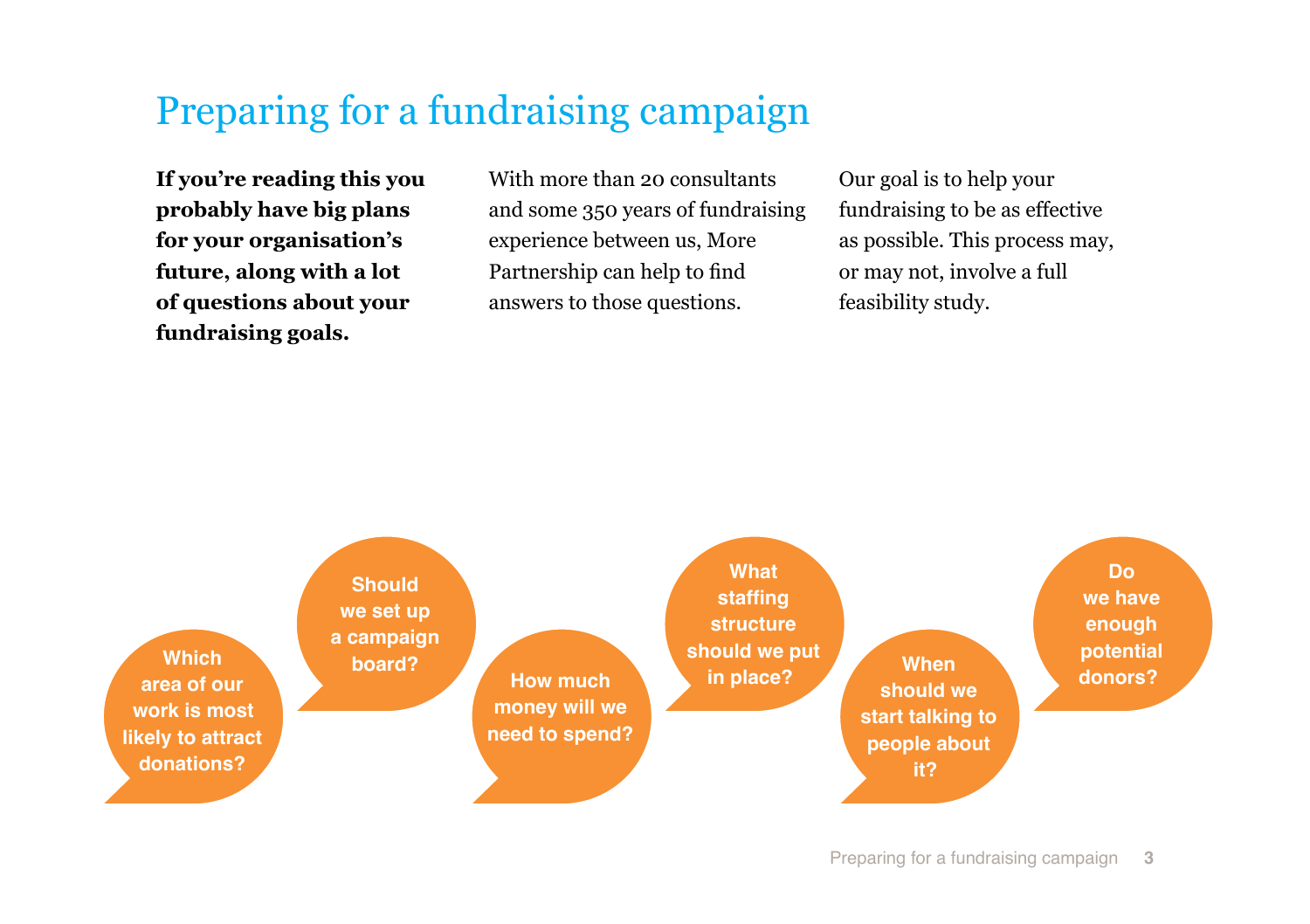# Do we need a feasibility study?

**A feasibility study can help to answer all of these questions and more. It will ultimately determine if your fundraising goals are realistic and achievable within a given timeframe.** 

We'll look at your organisation's story, infrastructure and relationship with donors to help you decide whether a feasibility study is right for you at this stage.

A well-executed feasibility study can be hugely beneficial, not only in terms of your fundraising results, but to your organisation as a whole.

# **Strengthening your story**

- A refined, more targeted story that outlines your fundraising cause in a clear and compelling way. This will be your organisation's *Campaign Case for Support*
- Goals that you can talk about with confidence, knowing that they have your supporters' endorsement
- Clear messages that drive campaign communications and motivate those who are interested in helping you achieve those goals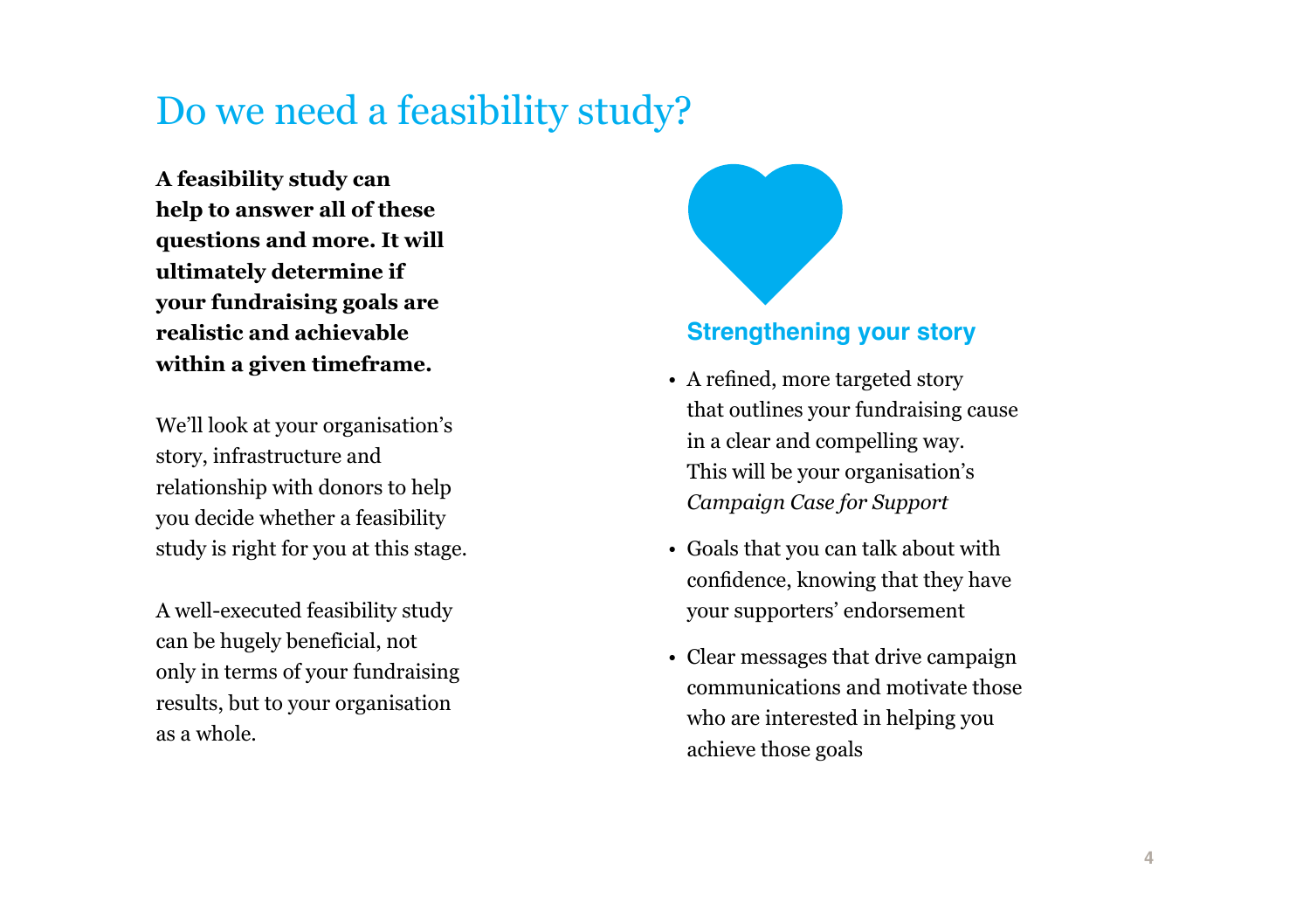

#### **Deepening relationships**

- Developing a better understanding of your donors
- Finding more potential major donors
- Converting potential donors into actual donors
- Bringing donors closer to your campaign and your organisation
- Identifying and removing barriers or obstacles that stand in the way of giving



#### **Preparing your organisation**

- A better understanding of your organisation's fundraising strengths and weaknesses
- A stronger and more embedded fundraising culture at all levels of your organisation
- Greater fundraising confidence and enthusiasm within your team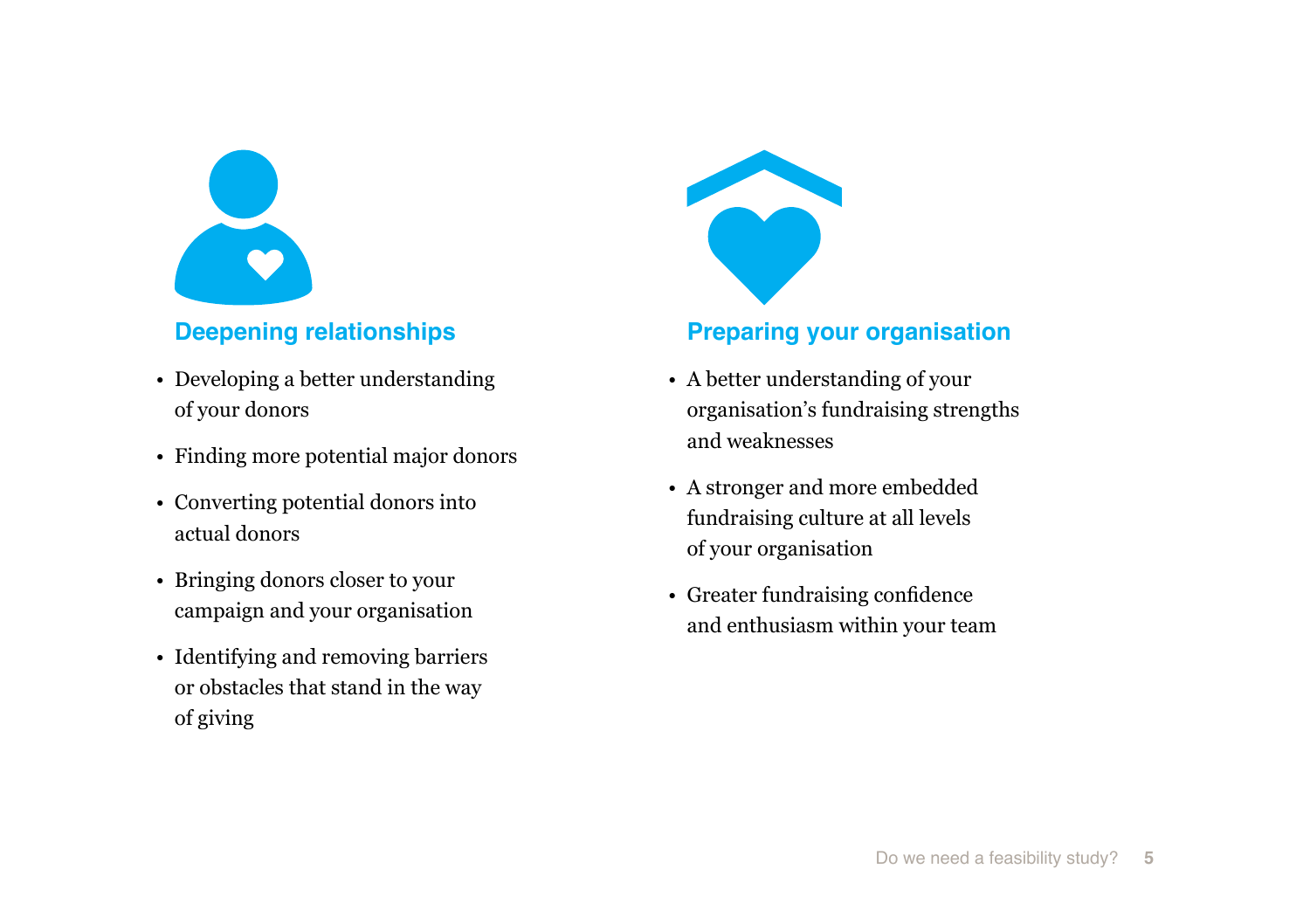# What is a feasibility study?

**A feasibility study will usually feature two distinct stages, adapted to your organisation's specific requirements.**

**STAGE ONE**

**Diagnosis and preparation**

After examining your current position, we'll work with you to ensure your organisation's story, donor relationships and infrastructure are ready for stage two.

And if you're not ready, we can help. We'll advise you on what you need to do to prepare yourselves and to increase your fundraising income. Around one third of our clients have extra work to do before embarking on a campaign.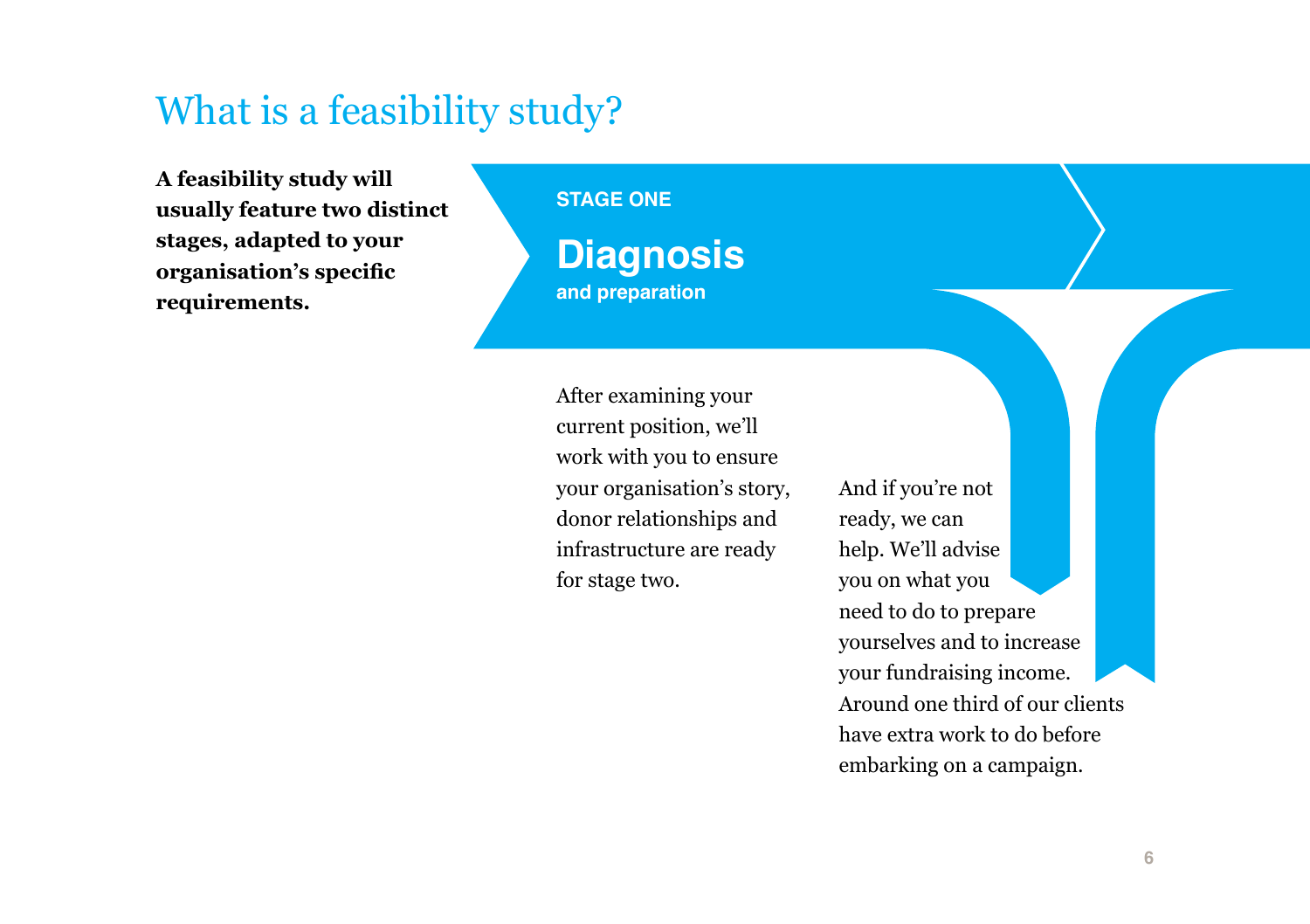### **STAGE TWO Testing and reporting**

We'll interview your potential campaign donors to find out if your plans strike the right chord and are likely to engage their support.

# **Outcomes**

- Clear, evidence-based assessment of your campaign targets
- A better campaign strategy and improved fundraising potential
- Strengthened relationships with your most important potential donors
- A refined story that clearly articulates your campaign goals and delivers wider benefits
- Increased engagement with fundraising at all levels within your organisation

#### **You're unique!**

**No two organisations begin the fundraising journey from the same place.**

**From education, health, the environment and arts organisations, to the wider charity sector, our experience means we can create and manage a bespoke feasibility study that's just right for you.**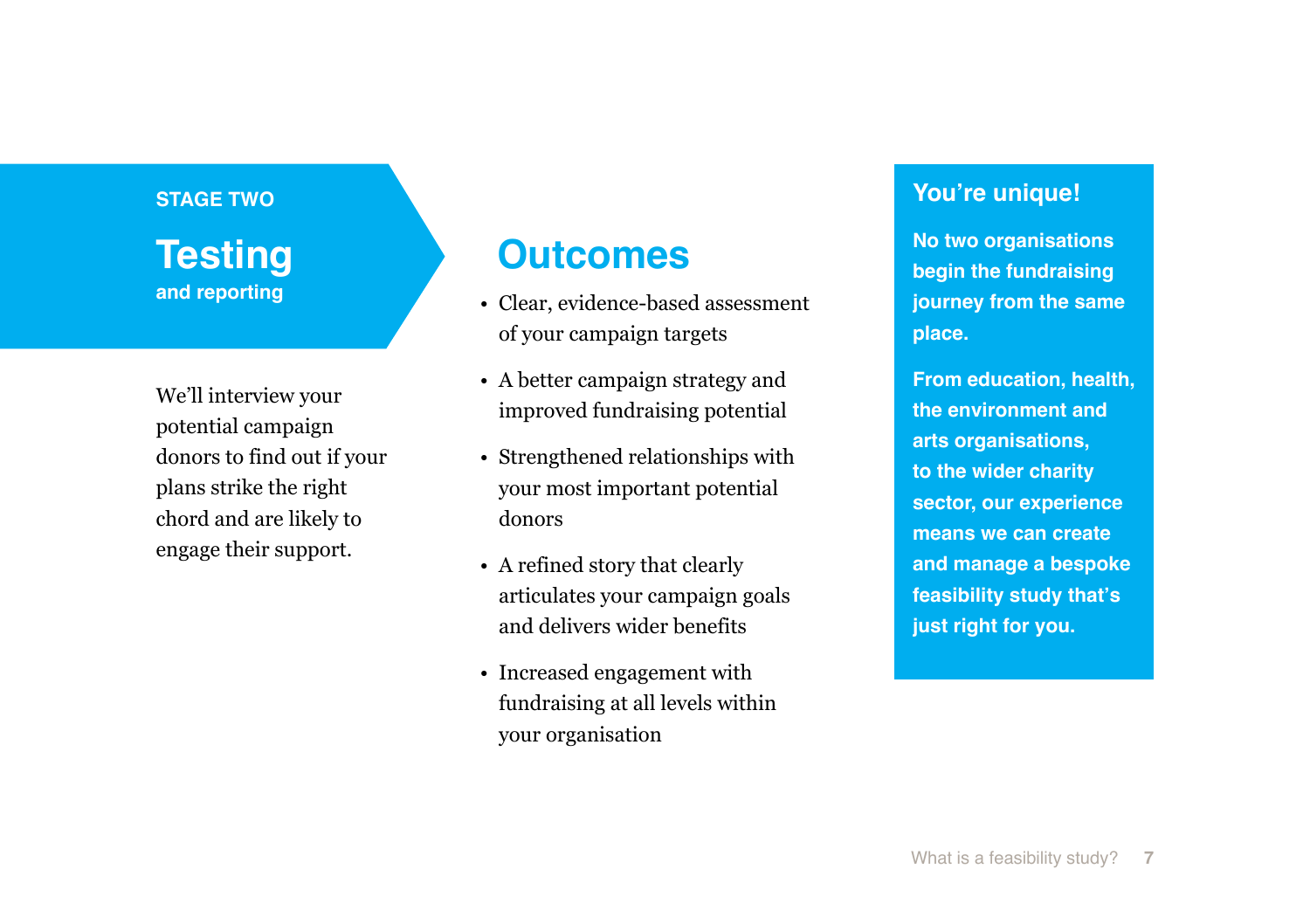# Stage one: diagnosis and preparation

**Preparation is the key to every effective fundraising campaign and these early stages are critical to your future success. So, how prepared are you?** 



We use our knowledge of fundraising in your sector as a benchmark to assess your current state of readiness.

We'll spend time getting to know your organisation so that we can measure how good you are at fundraising now, and help you to become even better.

This will usually involve appraising your story, your relationship with donors and potential donors and your organisation's infrastructure, as well as meeting with your organisation's leaders and finding out about your team.

We'll look at your past fundraising performance and also examine the systems and communication methods that you have in place.

Once the diagnosis and preparation work is complete, we'll present you with our findings and discuss what should be done next.

Sometimes there'll be more preparation work to do, but often we move straight to stage two where we meet with potential donors.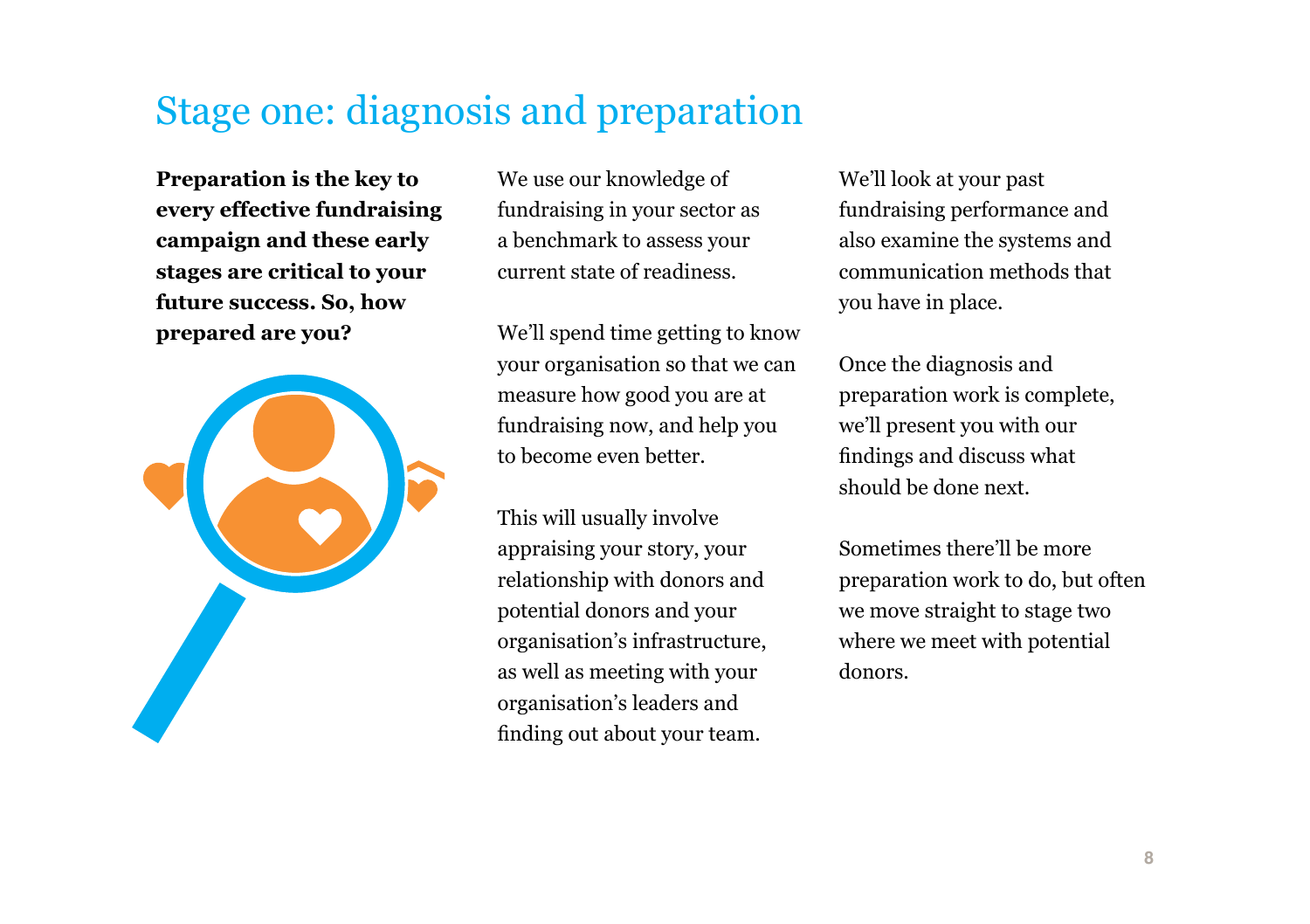#### **Reality check**

**When the conditions are right for a feasibility study, we are able to come back to you with confidence about your ability to raise the money you're counting on.** 

Sometimes we'll give you the green light. Sometimes we'll suggest that you rein in your ambitions. Sometimes we'll even advise that you can do better than you think. Most clients find that the value of that clarity is well worth the cost of the study – on top of the many side benefits.

"The feasibility study was an important reality check. We went in with a much bigger goal than the £100m we finally decided on. In a scientific institution, it's vital to make an evidence-based decision – and that's what the interviews and the final report helped us to do. The report has been a constant point of reference. It's helped my staff and our senior managers understand both the challenges and the potential of fundraising."

**Michael Murphy** CEO, Kew Foundation

#### **More Partnership can help you to find out…**

- **• if you have enough potential major donors for your campaign to succeed**
- **• if potential major donors believe in your organisation**
- **• if your organisation's plans and aspirations resonate with those who could make major gifts**
- **• how well your relationships with donors are managed**
- **• if your organisation's infrastructure is ready to support your fundraising ambitions**
- **• if your supporters can help you to extend your network of donors**
- **• about overcoming risks and obstacles to success**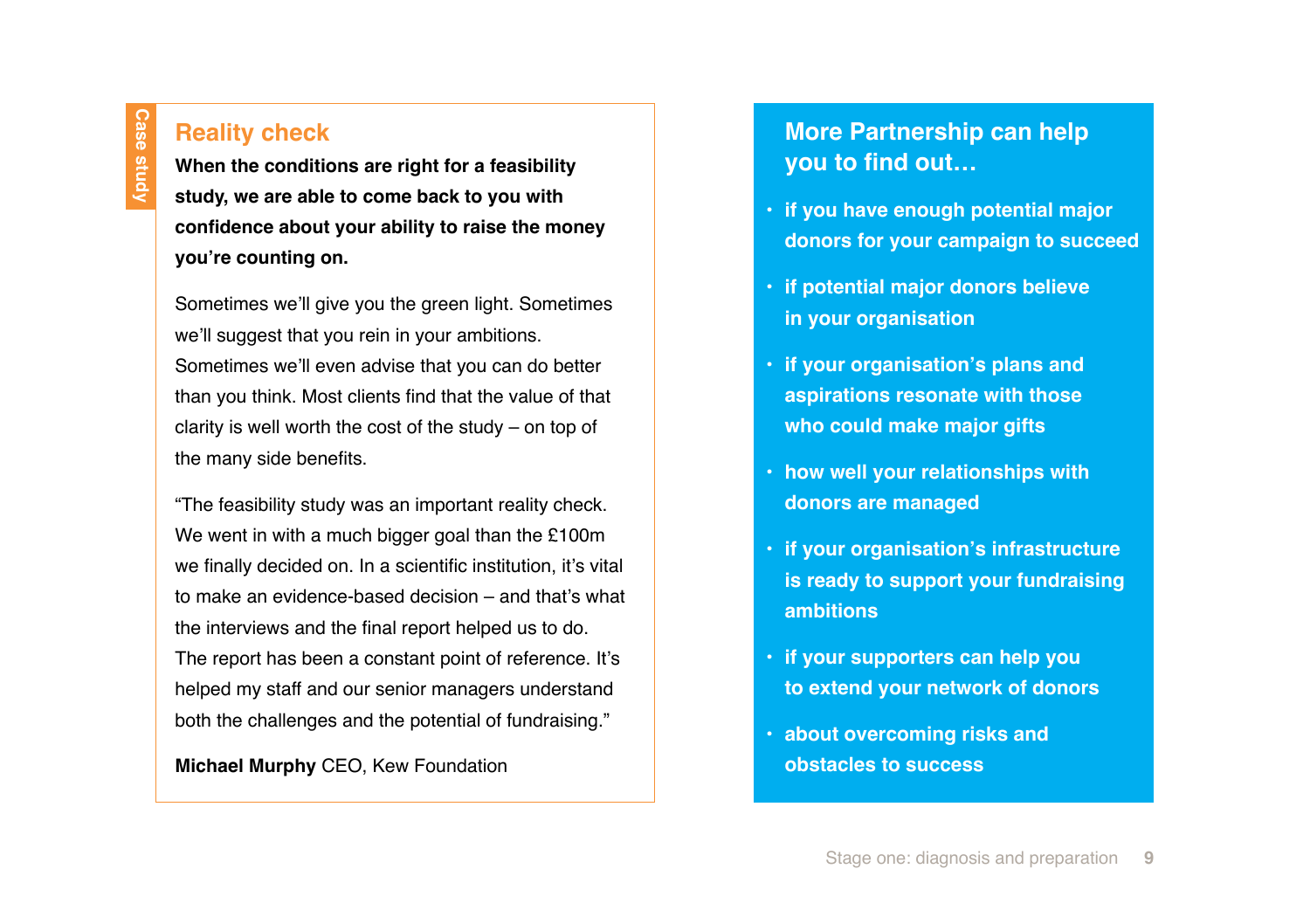# Stage two: testing and reporting

**When your organisation is fully prepared, we will move to stage two. Here we test your campaign plans with those whose support is essential if you are to meet your targets.**



We will test perceptions of your organisation and its story with a sample of those capable of making the biggest difference to your campaign to find out how credible and compelling your vision is, and to understand the obstacles and challenges that stand in the way of achieving it. Throughout this, we'll manage the process and keep you updated with regular feedback.

Once the interviews are complete, we'll compile a draft report for discussion before presenting the final report to your leadership team. The report will focus on how much your organisation could realistically raise and what needs to be done to achieve this figure.

We'll also suggest ways you could raise even more, for example, by strengthening your story, or through new recruitment, infrastructure developments or better networking.

Last, but not least, we are happy to remain on hand at the end of the study to help get your fundraising under way quickly and smoothly. We can help develop your campaign plan, conduct regular progress reviews and provide ongoing support. We'll recommend key targets and milestones and set achievable timescales for the work that needs to be done. We can provide regular mentoring and coaching too.

Whatever you need, we can be with you every step of the way.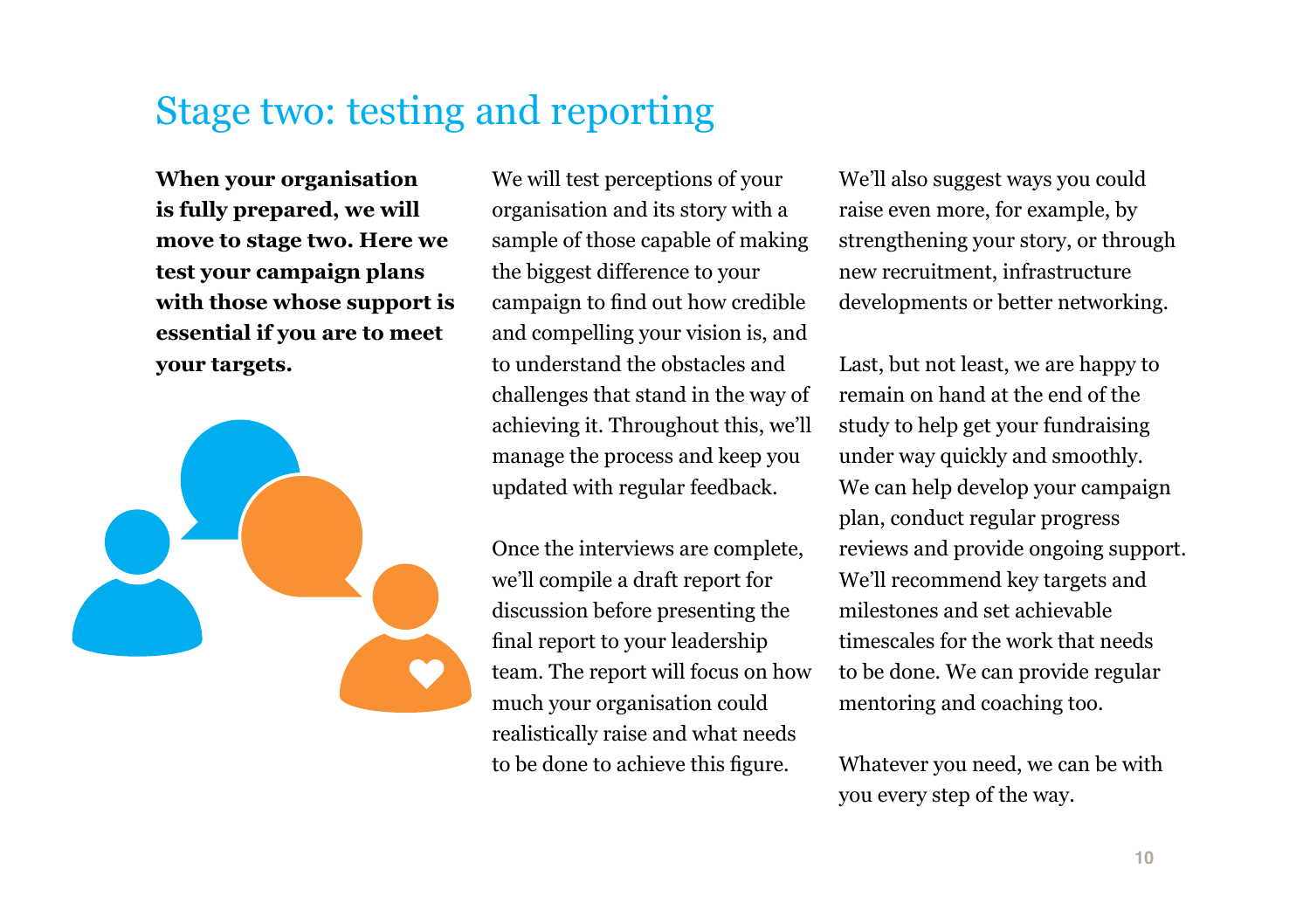#### **Successful fundraising**

**During a study for Merton College, we discovered that they had the potential to raise more than their initial target.** They subsequently completed a £30m anniversary campaign with the help of a highly effective campaign board, two of whom became volunteers following the interview process, and donated more than £1m each. We are now helping the College to map the next stage of its development journey.

**Launched in 2008, the** *Oxford Thinking Campaign* **is the biggest and most ambitious fundraising campaign for higher education in Europe.** Having surpassed the original target of £1.25bn in 2012, and following a feasibility study by More Partnership, the University extended the campaign target to £3bn. It passed the £2bn mark in May 2015.

**A feasibility study for Highgate School helped to set an ambitious, yet achievable, multi-million pound target.** In the two years since, we have continued to support the Development team; £2m has been raised (including £500k from one interviewee alone) and a major global retailer has established a work experience programme for Highgate and its state school partners.

#### **Unlocking major giving**

**Your organisation's relationship with its donors is loaded with expectations and etiquette. As external consultants we can engage without the constraints,** 

**pressures and conditions dictated by a direct relationship. We can help you to understand the motivations of your donors, put plans in place** 

**to unlock generous new gifts and develop a campaign strategy that resonates with your most generous supporters.**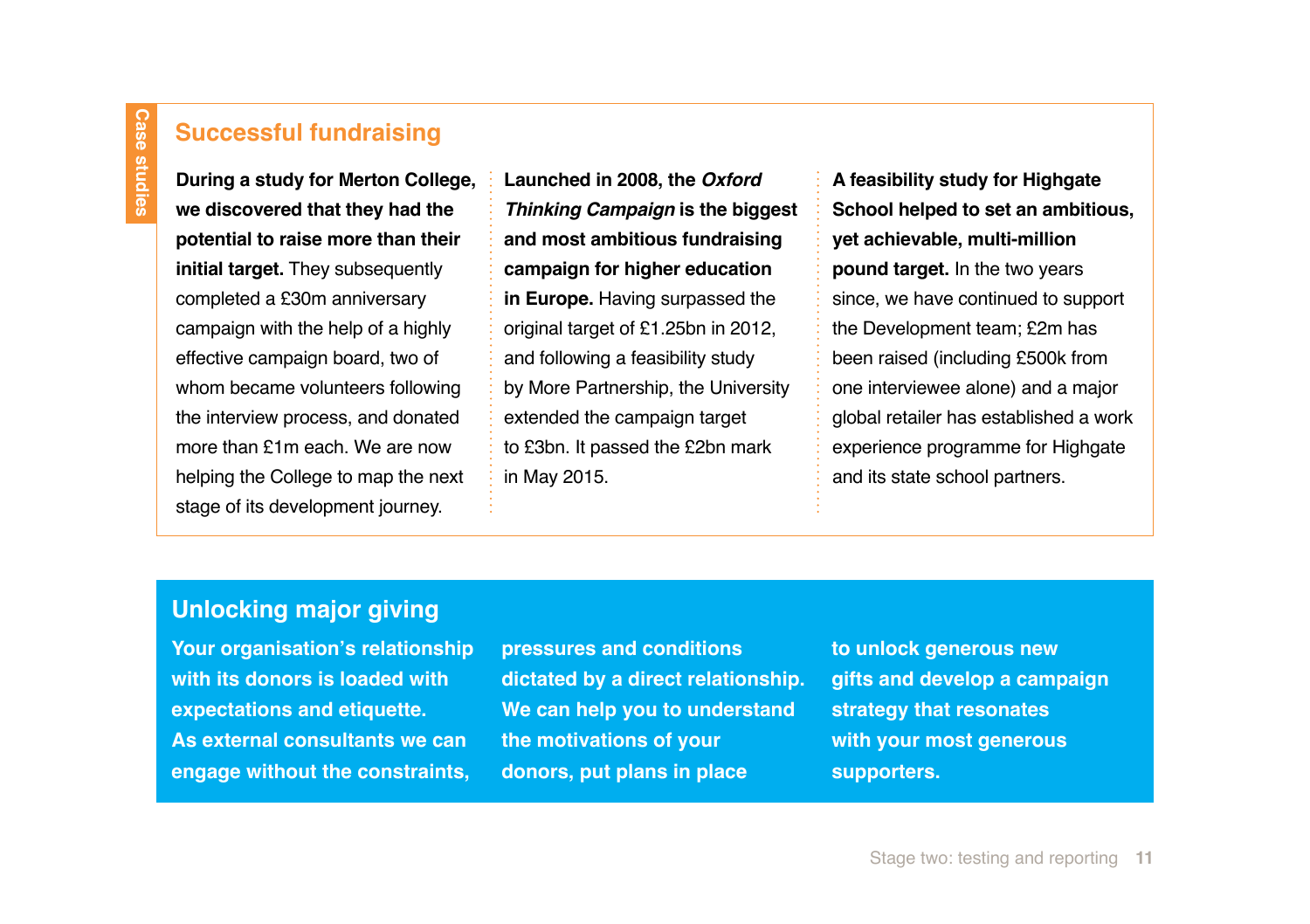## What next?

**The work we do to help your organisation prepare for a fundraising campaign is the key to fundraising success.** 

Having assessed your potential and identified the most viable sources of income, we can help you to keep the show on the road.

We can be there with ongoing help, if you need us, right through your fundraising campaign and beyond.

#### **Cancer Research UK**

**A feasibility study helped Cancer Research UK to launch their £100m** *Create the Change* **campaign.**

"As we were about to launch the largest appeal in our history, More Partnership was one of the organisations we invited to tender for the feasibility study. While other consultancies came in with very set ideas, More Partnership listened. Their experience and

professionalism also made them credible with our senior management. They won the pitch hands down.

We started out with ten key questions. Through the feasibility study, More Partnership answered them all – and many more. They helped us to understand the motivations of our major gift prospects and the challenges ahead for a charity more attuned to mass support. They told it like it was, rather than giving us what we wanted to hear.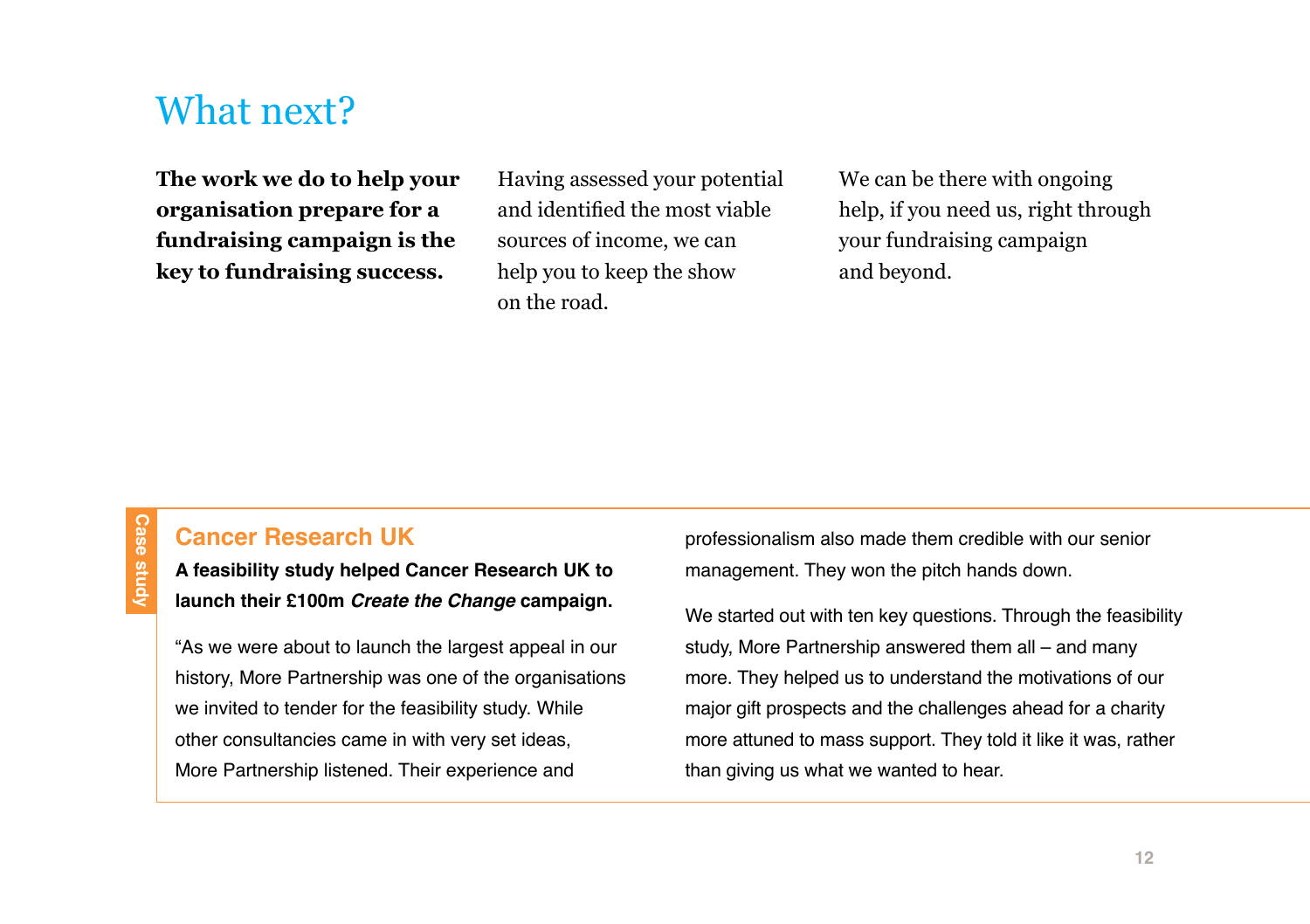# More expertise

**Our expertise and experience enables us to tailor the feasibility study to your specific needs, helping you to make the right choices and steer your fundraising in the right direction.**

More Partnership represented us incredibly well with our high-level supporters and prospects. The great feedback we got from them only served to increase our senior managers' faith in their findings."

**Russell Delew** Director of Major Gifts and Appeals



# **15 years**  2000–2015

**119 studies** for clients from all sectors

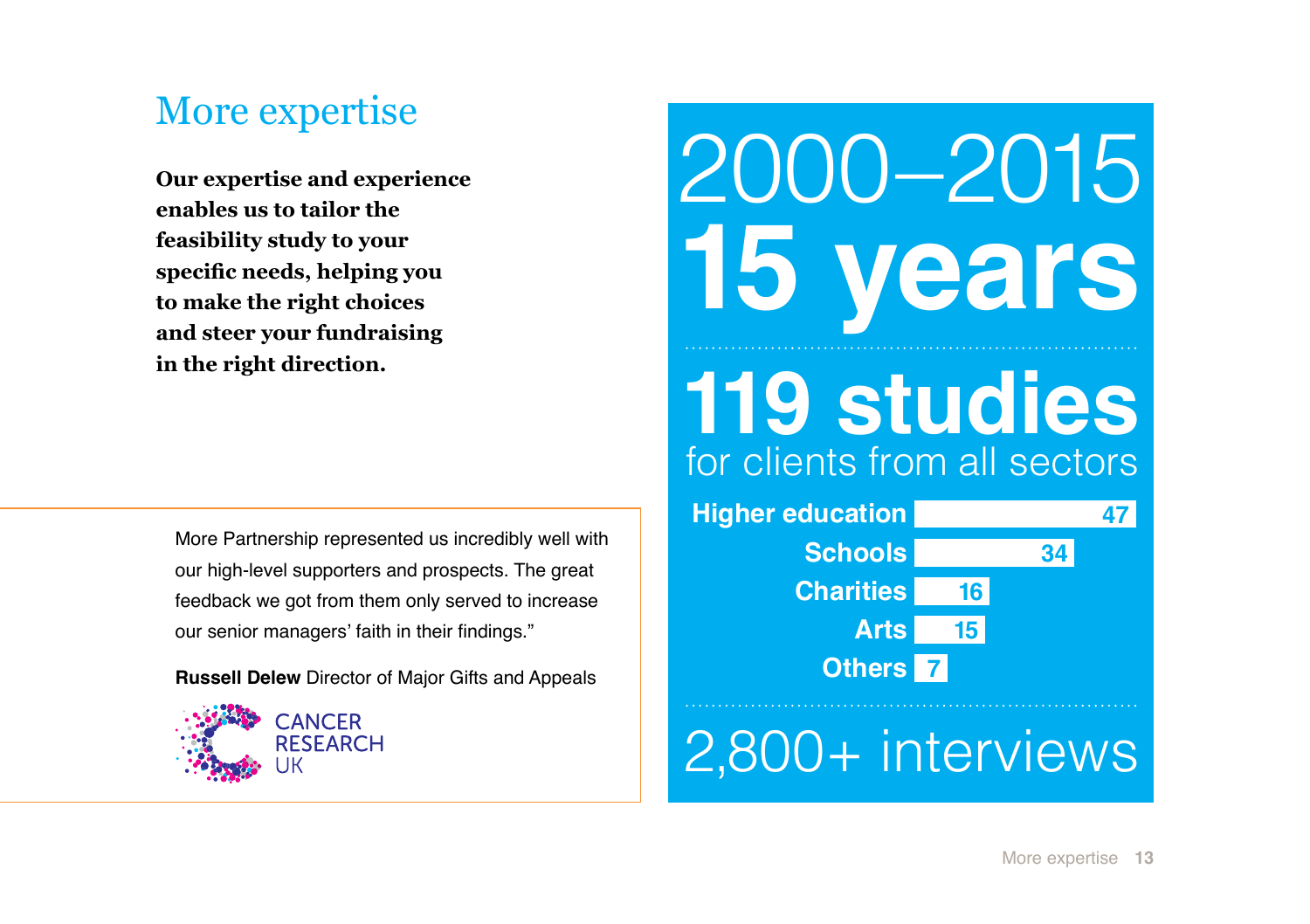# More expertise

**It has been our privilege to carry out feasibility studies for some of the world's leading charities, organisations and institutions, spanning many different fields.**

#### **Higher education**

Architectural Association School of Architecture Bangor University Brasenose College, Oxford Brunel University Cardiff University Coventry University Courtauld Institute of Art Cranfield School of Management Cranfield University De Montfort University Ecole hôtelière de Lausanne Helsinki School of Economics (now Aalto University) Heriot-Watt University IMD Business School INSEAD Jesus College, Oxford Keble College, Oxford London Business School Loughborough University Merton College, Oxford Nuffield College, Oxford Pembroke College, Cambridge

Queen's University Belfast Regent's University London SOAS, University of London Somerville College, Oxford St Hugh's College, Oxford St John's College, Cambridge UCL Institute of Education Ulster University Universiteit Utrecht University College London University College, Oxford The University of Edinburgh University of Huddersfield University of Kent University of Liverpool Management **School** The University of Nottingham University of Oxford University of Oxford Museums and Collections The University of Sheffield University of Southampton University of St Andrews University of Sussex University of Westminster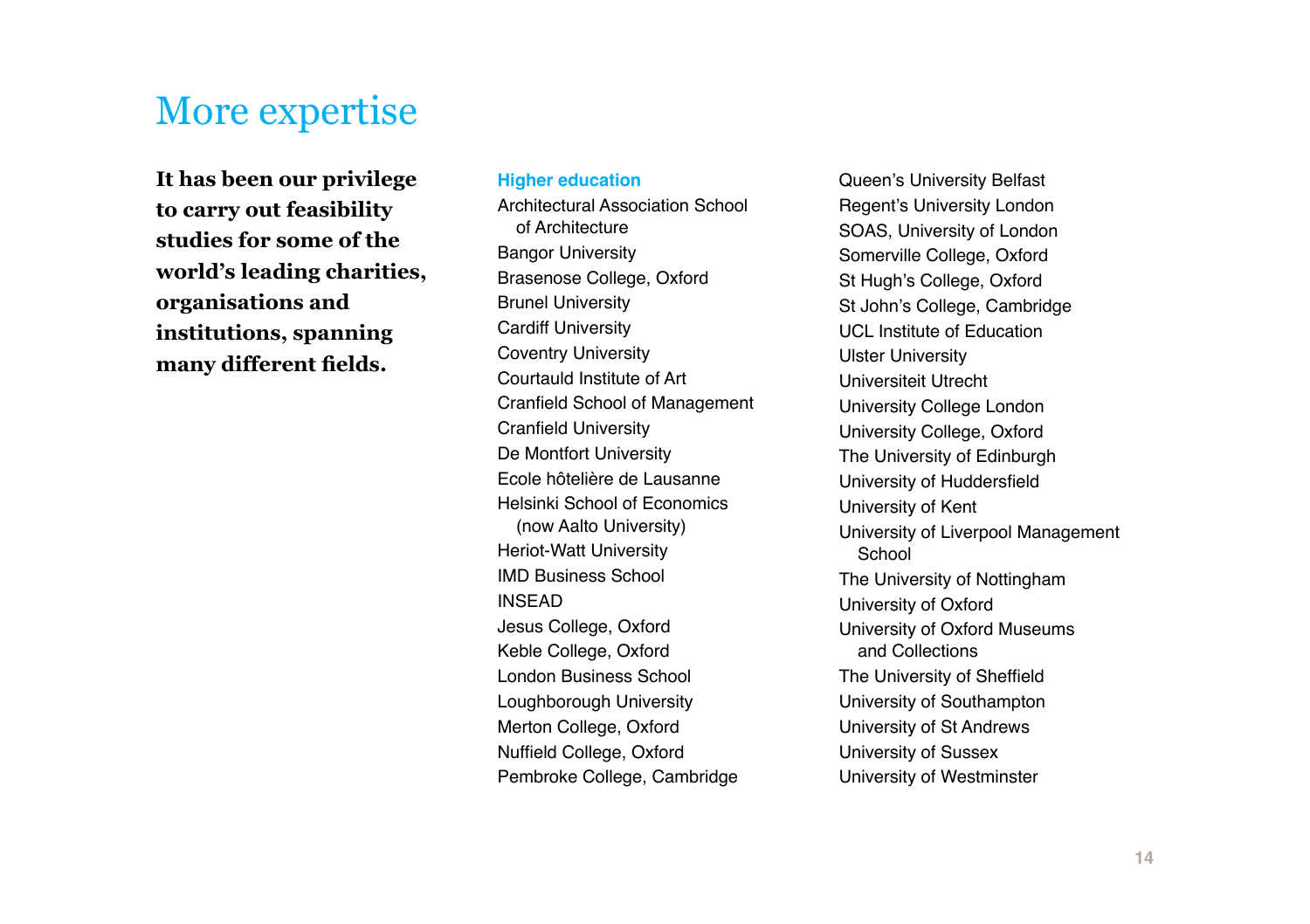#### **Schools**

Alleyn's School Birkdale School British School of Paris Canford School Cheltenham Ladies' College Christ's Hospital City of London School for Girls Clifton College Dragon School Eltham College Felsted School Fettes College Godolphin & Latymer School Harrow School Highgate School ICS Zumikon International School of Brussels International School of Geneva King Edward VI High School for Girls King Edward's School, Witley Kingston Grammar School King's School, Worcester Lancing College Latymer Upper School Norwich School The Perse School

Queen's College Taunton Royal Grammar School, Guildford St Albans School UWC Atlantic College Westonbirt School Winchester College Wycombe Abbey

#### **Charities and healthcare**

Alzheimer's Research UK Breast Cancer Campaign Cancer Research UK Cancer Research UK Manchester Institute Durrell Wildlife Conservation Trust Help the Aged Leaders' Quest Macmillan Cancer Support Moorfields Eye Charity NHS Lothian The Sutton Trust Toynbee Hall The Trust Fund for Irish-Medium Education Villiers Park Educational Trust Workers' Educational Association YMCA London South West

#### **Arts, culture and sport**

Aberdeen Art Gallery Cambridge University Boat Club Chichester Festival Theatre Jacobite Studies Trust National Library of Wales National Museum of Scotland Peacock Visual Arts Pitlochry Festival Theatre The Queen's Hall Rambert Dance Company Rose Theatre, Kingston Royal Academy of Dramatic Art (RADA) Royal Botanic Gardens, Kew Royal Shakespeare Company Scottish Chamber Orchestra

#### **Societies, associations and institutes**

British Dental Association The Higher Education Policy Institute (HEPI) The Institute for Public Policy Research (IPPR) The Royal Society